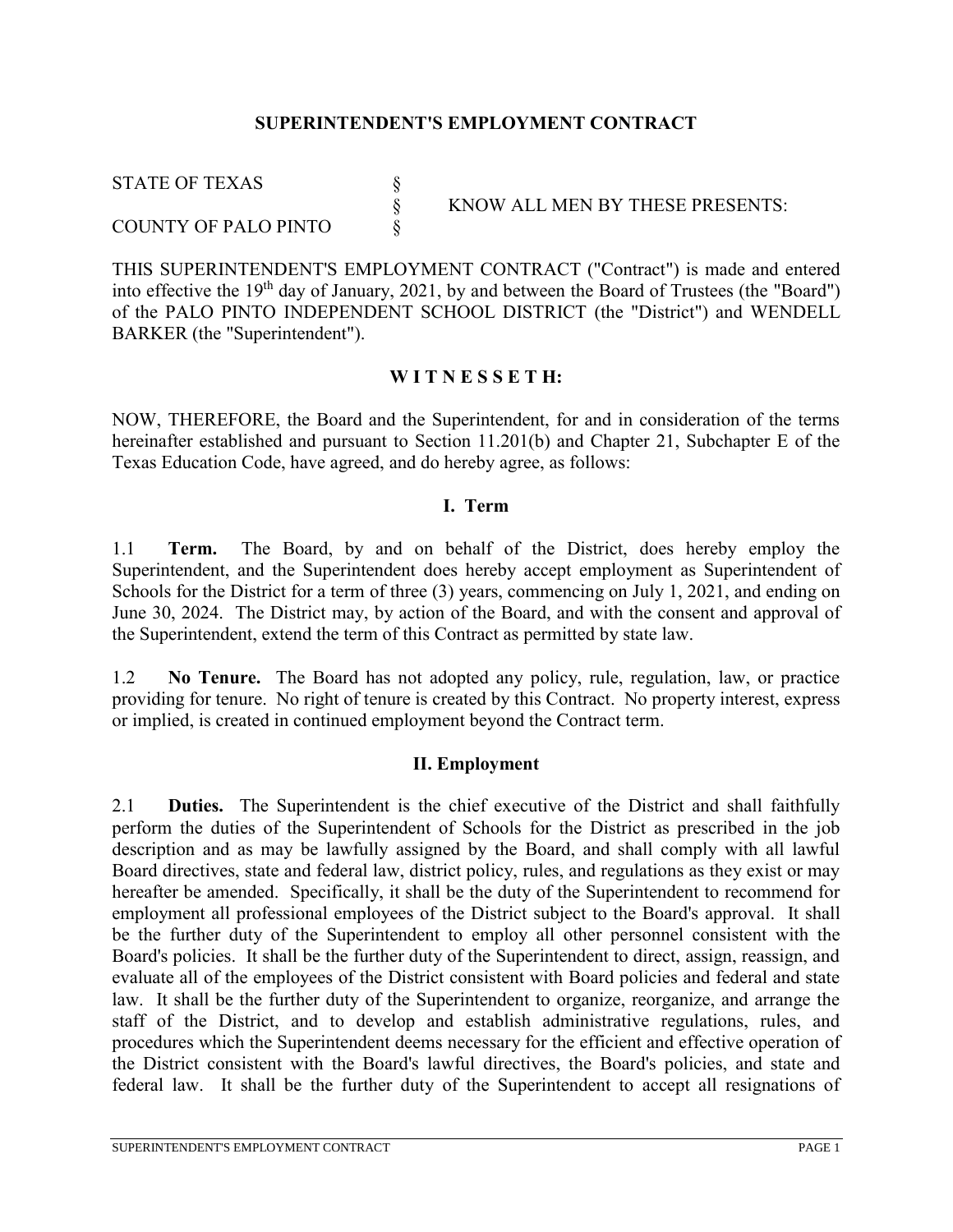employees of the District consistent with the Board's policies, except the Superintendent's resignation, which must be accepted by the Board. The Superintendent shall perform the duties of the Superintendent of Schools for the District with reasonable care, diligence, skill, and expertise. All duties assigned to the Superintendent by the Board shall be appropriate to and consistent with the professional role and responsibility of the Superintendent.

2.2 **Professional Certification.** The Superintendent shall at all times during the term of this Contract, and any renewal or extension thereof, hold and maintain a valid certificate required of a superintendent by the State of Texas and issued by the State Board for Educator Certification or the Texas Education Agency and any other certificates required by law.

2.3 **Reassignment.** The Superintendent cannot be reassigned from the position of Superintendent to another position without the Superintendent's express written consent.

2.4 **Board Meetings.** The Superintendent shall attend, and shall be permitted to attend, all meetings of the Board, both public and closed, with the exception of those closed meetings devoted to the consideration of any action or lack of action on the Superintendent's Contract, or the Superintendent's evaluation, or for purposes of resolving conflicts between individual Board members, or when the Board is acting in its capacity as a tribunal. In the event of illness or Board-approved absence, the Superintendent's designee shall attend such meetings.

2.5 **Criticisms, Complaints, and Suggestions.** The Board, individually and collectively, shall refer in a timely manner all substantive criticisms, complaints, and suggestions called to the Board's attention either: (a) to the Superintendent for study and/or appropriate action, and the Superintendent shall refer such matter(s) to the appropriate District employee or shall investigate such matter(s) and shall within a reasonable time inform the Board of the results of such efforts; or, (b) to the appropriate complaint resolution procedure as established by District Board policies.

2.6 **Indemnification.** To the extent it may be permitted to do so by applicable law, including, but not limited to Texas Civil Practice & Remedies Code Chapter 102, the District does hereby agree to defend, hold harmless, and indemnify Superintendent from any and all demands, claims, suits, actions, judgments, expenses and attorneys' fees incurred in any legal proceedings brought against Superintendent in the Superintendent's individual or official capacity as an employee and as Superintendent of the District, providing the incident(s), which is (are) the basis of any such demand, claim, suits, actions, judgments, expenses and attorneys' fees, arose or does arise in the future from an act or omission of Superintendent as an employee of the District, acting within the course and scope of Superintendent's employment with the District; excluding, however, any such demand, claim, suits, actions, judgments, expenses and attorneys' fees for those claims or any causes of action where it is determined that Superintendent committed official misconduct, or committed a willful or wrongful act or omission, or an act or omission constituting gross negligence, or acted in bad faith; and excluding any costs, fees, expenses or damages that would be recoverable or payable under an insurance contract, held either by the District or by Superintendent. The selection of Superintendent's legal counsel shall be with the mutual agreement of Superintendent and the District if such legal counsel is not also District's legal counsel. A legal defense may be provided through insurance coverage, in which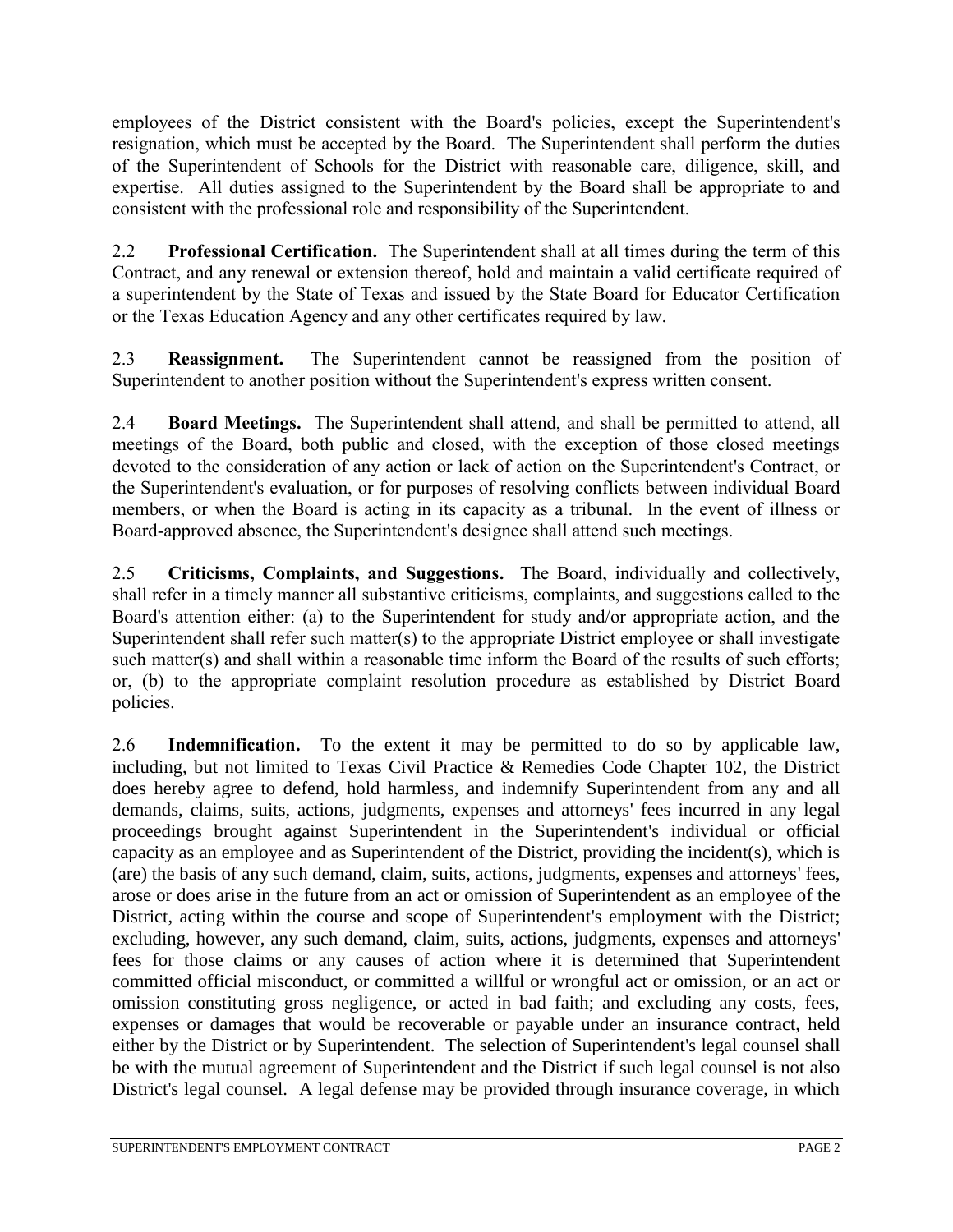case Superintendent's right to agree to legal counsel provided for him will depend on the terms of the applicable insurance contract. To the extent this Section 2.6 exceeds the authority provided and limitations imposed by Texas Civil Practice & Remedies Code, Chapter 102, it shall be construed and modified accordingly. The provisions of this Section 2.6 shall survive the termination of this Contract.

### **III. Compensation**

3.1 **Salary.** The District shall provide the Superintendent with an annual base salary. This annual salary rate shall be paid to the Superintendent in equal installments consistent with the Board's policies.

3.2 **Salary Adjustments.** At any time during the term of this Contract, the Board may, in its discretion, review and adjust the salary of the Superintendent, but in no event shall the Superintendent be paid less than the salary set forth in Section 3.1 of this Contract except by mutual agreement of the two parties. Such adjustments, if any, shall be made pursuant to a lawful Board resolution. In such event, the parties agree to provide their best efforts and reasonable cooperation to execute a new contract incorporating the adjusted salary. The District may approve incentive pay or bonuses during the term of this Contract at the sole discretion of the Board.

3.3 **Vacation, Holiday and Personal Leave.** The Superintendent may take, at the Superintendent's choice, the same number of vacation/non-duty days authorized by policies adopted by the Board for administrators on twelve-month contracts, the days to be in a single period or at different times. The vacation/non-duty days taken by the Superintendent will be taken at such time or times as will least interfere with the performance of the Superintendent's duties as set forth in this Contract. Accrued but unused vacation/non-duty days shall accumulate and carry forward from year to year during the term of this Contract. At the sole option of the Superintendent, either at the end of each year of the term of this Contract, at retirement, or when the Contract is terminated, either voluntarily or involuntarily, the District shall pay in a lump sum to the Superintendent any accrued but unused vacation/non-duty days at the Superintendent's daily rate of pay as of the payment date. The Superintendent shall observe the same legal holidays as provided by Board policies for administrative employees on twelvemonth (226 Days) contracts. The Superintendent is hereby granted the same personal leave benefits as authorized by Board policies for administrative employees on twelve-month contracts.

3.4 **Insurance.** The District shall pay the premiums, or equivalent dollar amount, for hospitalization and major medical insurance coverage for the Superintendent pursuant to the group health plan (Active Care Plan 1 HD) as provided by the District for its other administrative employees.

3.5 **Professional Growth.** The Superintendent shall devote the Superintendent's time, attention, and energy to the direction, administration, and supervision of the District. The Board, however, encourages the continued professional growth of the Superintendent through the Superintendent's active attendance at and participation in appropriate professional meetings at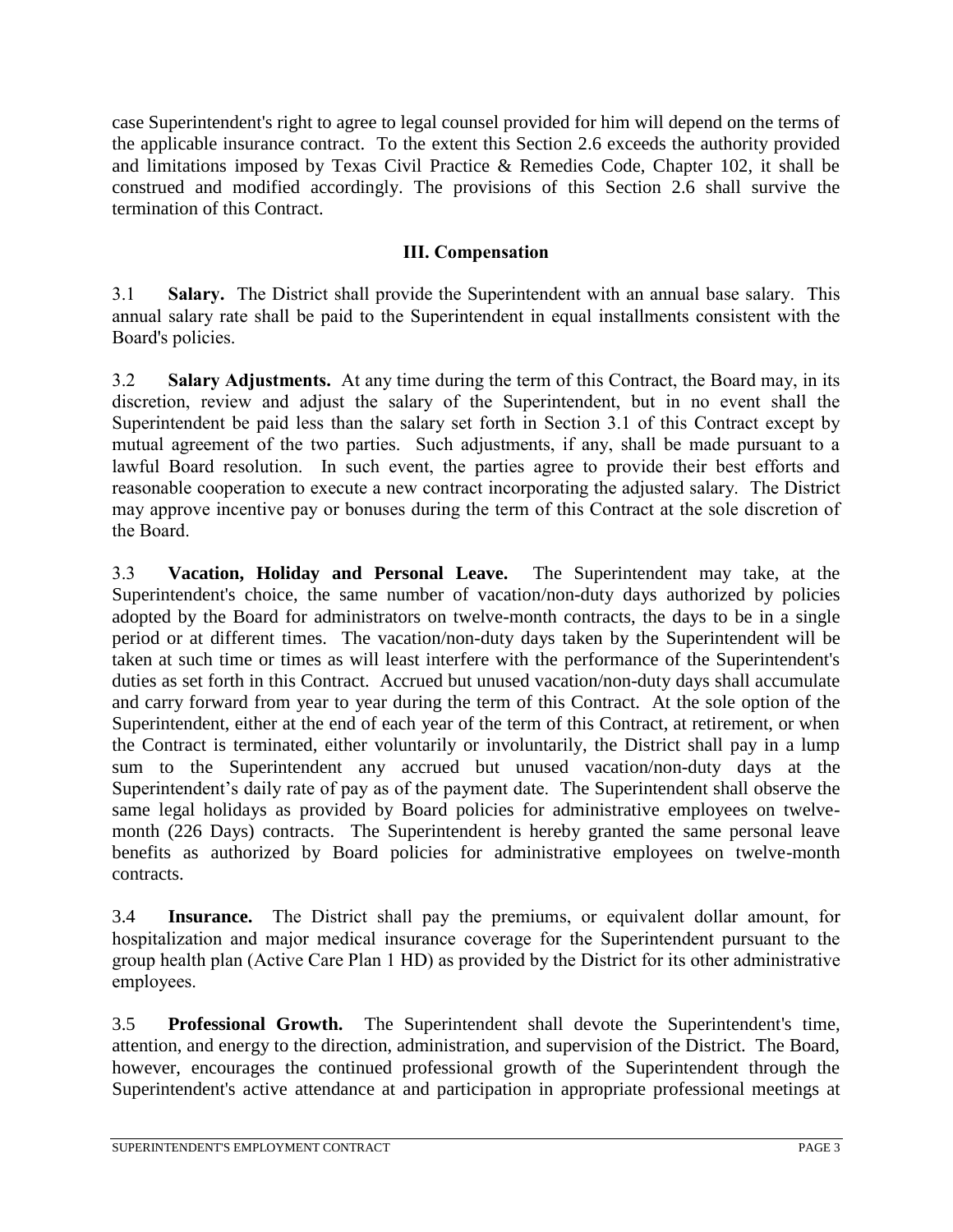the local, regional, state and national levels. The Board shall encourage the use of data and information sources, and shall encourage the participation of the Superintendent in pertinent education seminars and courses offered by public or private institutions or by educational associations, as well as the participation in informational meetings with those individuals whose particular skills, expertise, or backgrounds would serve to improve the capacity of the Superintendent to perform the Superintendent's professional responsibilities for the District. In its encouragement of the Superintendent to grow professionally, the Board shall permit a reasonable amount of release time for the Superintendent as the Superintendent and the Board deem appropriate, to attend such seminars, courses or meetings. The District does hereby agree to provide in the District's budget during the term of this Contract for the benefit of the Superintendent, a professional development budget per contract year to be used for registration, travel, meals, lodging, and other related expenses. The District shall pay the Superintendent's membership dues to the American Association of School Administrators and the Texas Association of School Administrators, as well as other memberships necessary to maintain and improve the Superintendent's professional skills. The District shall bear the reasonable cost and expense for such attendance and membership.

3.6 **Civic Activities.** The Board encourages the Superintendent to become a member of and participate in community and civic affairs, including the chamber of commerce, civic clubs, governmental committees, and educational organizations. The Board concludes that such participation will serve a legitimate purpose related to the educational mission of the District. The Superintendent may hold offices or accept responsibilities in these professional organizations, provided that such responsibilities do not interfere with the performance of his duties as Superintendent. Prior to engaging in these activities, the Superintendent will notify the Board in writing of the activity. The Board will notify the Superintendent if the activity presents a conflict or interferes with the performance of his duties as Superintendent. The District shall reimburse the Superintendent for the cost of membership in all local civic organizations in which the Superintendent participates and related travel outside of the District, subject to advance Board approval.

3.7 **Outside Consultant Activities.** The Superintendent may serve as a consultant or undertake speaking engagements, writing, teaching or other professional duties and obligations outside the District (referred to collectively herein as "Consulting Services") that do not conflict or interfere with the Superintendent's professional responsibilities to the District. The Superintendent may accept a reimbursement of expenses for such Consulting Services at no expense to the District. Consulting Services provided by the Superintendent under the terms and conditions of this paragraph must be consistent with state and federal law.

3.8 **Expenses.** The District shall pay or reimburse the Superintendent for reasonable expenses incurred by the Superintendent in the continuing performance of the Superintendent's duties under this Contract. The District agrees to pay the actual and incidental costs incurred by the Superintendent for travel. Such actual or incidental costs may include, but are not limited to, gasoline, hotels and accommodations, meals, rental car, and other expenses incurred in the performance of the business of the District. The Superintendent shall comply with all procedures and documentation requirements in accordance with Board policies.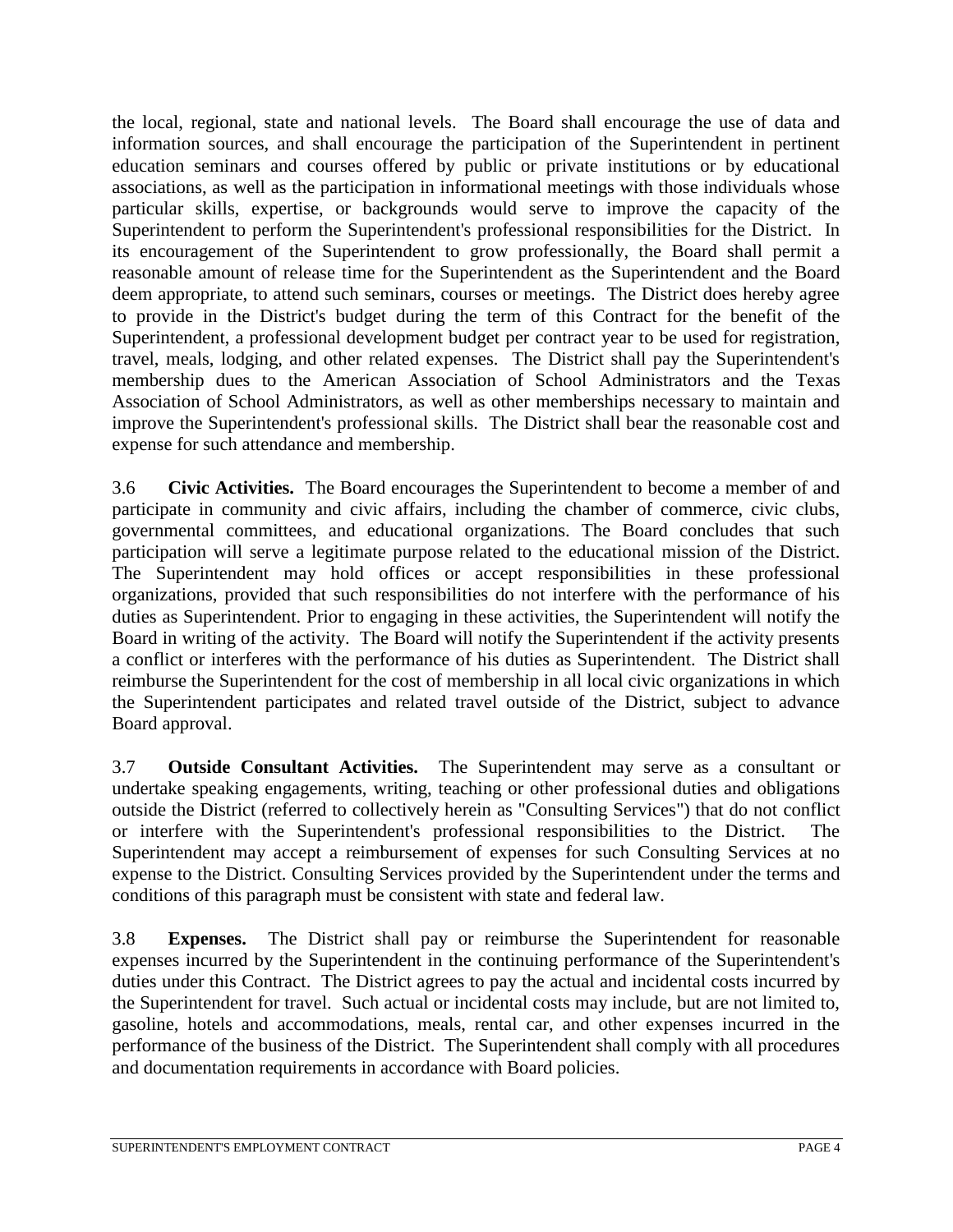3.9 **Automobile – District Vehicle.** The District shall provide the Superintendent with a late model, full-size automobile for the Superintendent's personal and business use. The District shall fully maintain the automobile in a safe and good working condition and maintain an automobile liability insurance policy on the automobile with the Superintendent as the named insured. The District shall fully pay or reimburse the Superintendent for expenses incurred in the maintenance and use of said automobile. In event that the District does not or is unable to provide described District vehicle, the District shall pay the Superintendent SIX HUNDRED AND NO/100 DOLLARS (\$600.00) per month as an automobile allowance.

3.10 **District Provided Benefits**. In addition to the benefits expressly provided herein, the District shall provide the Superintendent with the same benefits it provides to other administrative employees of the District.

3.11 **Insurance – Life.** The District shall pay the annual premium toward the purchase of a term life insurance policy(ies) or similar life insurance policy(ies) having an aggregate face amount of One Hundred Thousand Dollars (\$100,000.00). All life insurance policies provided hereunder shall be owned by the Superintendent on the life of the Superintendent, with the Superintendent having the sole right to determine the beneficiary under each of the life insurance policies.

3.12 **Contributions to Superintendent's Tax Sheltered Annuity.** For each month during the Term or an extended Term of this Contract and provided that the Superintendent executes a salary deferral agreement in accordance with the requirements of Section 403(b) of the Internal Revenue Code (the "Code") in the amount of the salary deferral contribution, the District shall contribute as a salary deferral contribution to a plan established by the District or the Superintendent under section 403(b) of the Code (the "Superintendent's Annuity"), which may include investments as allowed under section 403(b)(7) of the Code, at the Superintendent's option. This Contribution shall be treated as a salary deferral contribution under the Code and shall be reported as "creditable compensation" by the District for purposes of the Teacher Retirement System of Texas ("TRS").

**3.13 Insurance – Disability.** The District shall pay the annual premiums for disability insurance for the Superintendent on a policy that is mutually agreeable to the District and the Superintendent.

**3.14 Insurance Vision.** The District shall pay the annual premiums for vision insurance for the Superintendent on a policy that is mutually agreeable to the District and the Superintendent.

# **IV. Annual Performance Goals**

4.1 **Development of Goals.** The Superintendent shall submit to the Board each year, for the Board's consideration and adoption, a preliminary list of goals for the District. The goals approved by the Board shall at all times be reduced to writing ("District Goals") and shall be among the criteria on which the Superintendent's performance is reviewed and evaluated. The Board agrees to work with and support the Superintendent in achieving the District Goals.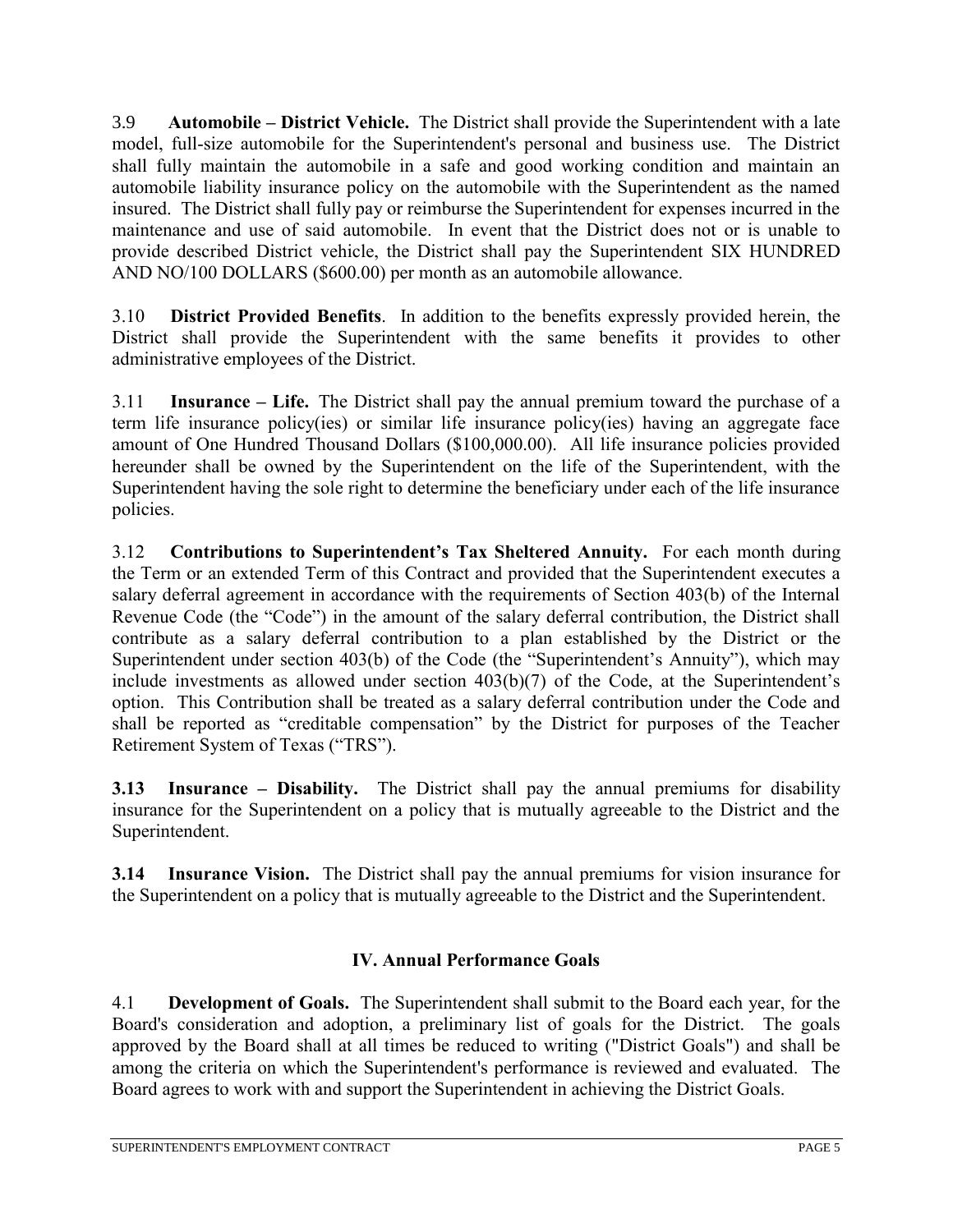### **V. Review of Performance**

5.1 **Time and Basis of Evaluation.** The Board shall evaluate and assess in writing the performance of the Superintendent at least once each year during the term of this Contract. The Board's evaluation and assessment of the Superintendent shall be reasonably related to the duties of the Superintendent as outlined in the Superintendent's job description and shall be based on the District's progress towards accomplishing the District Goals.

5.2 **Confidentiality.** Unless the Superintendent expressly requests otherwise in writing, the evaluation of the Superintendent shall at all times be conducted in executive session and shall be considered confidential to the extent permitted by law. Nothing herein shall prohibit the Board or the Superintendent from sharing the content of the Superintendent's evaluation with their respective legal counsel.

5.3 **Evaluation Format and Procedures.** The evaluation format and procedure shall be in accordance with the Board's policies and state and federal law. In the event that the Board determines that the performance of the Superintendent is unsatisfactory in any respect, it shall describe in writing, in reasonable detail, specific instances of unsatisfactory performance. The evaluation shall include recommendations as to areas of improvement in all instances where the Board deems performance to be unsatisfactory. A copy of the written evaluation shall be delivered to the Superintendent. The Superintendent shall have the right to make a written response to the evaluation within thirty (30) days of receipt of the written evaluation from the board. That response shall become a permanent attachment to the evaluation in the Superintendent's personnel file. Within sixty (60) days of the delivery of the written evaluation to the Superintendent, the Board shall meet with the Superintendent to discuss the evaluation. The Board shall devote a portion of, or all of, one executive session annually to a discussion of the working relationship between the Superintendent and the Board. In the event the Board deems that the evaluation instrument, format, and/or procedure is to be modified by the Board and such modifications would require new or different performance expectations, the Superintendent shall be provided a reasonable period of time to demonstrate such expected performance before being evaluated.

## **VI. Extension or Nonrenewal of Employment Contract**

6.1 **Extension/Nonrenewal.** Extension and/or nonrenewal shall be in accordance with Board policy, Texas Education Code Chapter 21, Subchapter E, and applicable law. Notwithstanding anything to the contrary in Section 21.212(a) of the Texas Education Code, the Superintendent shall be entitled to written notice, containing reasonable notice of the reason for the proposed nonrenewal, not later than 180 days before the last day of the contract term, containing reasonable notice of the reason(s) for the proposed nonrenewal of the Superintendent's Contract with the District.

## **VII. Termination of Employment Contract**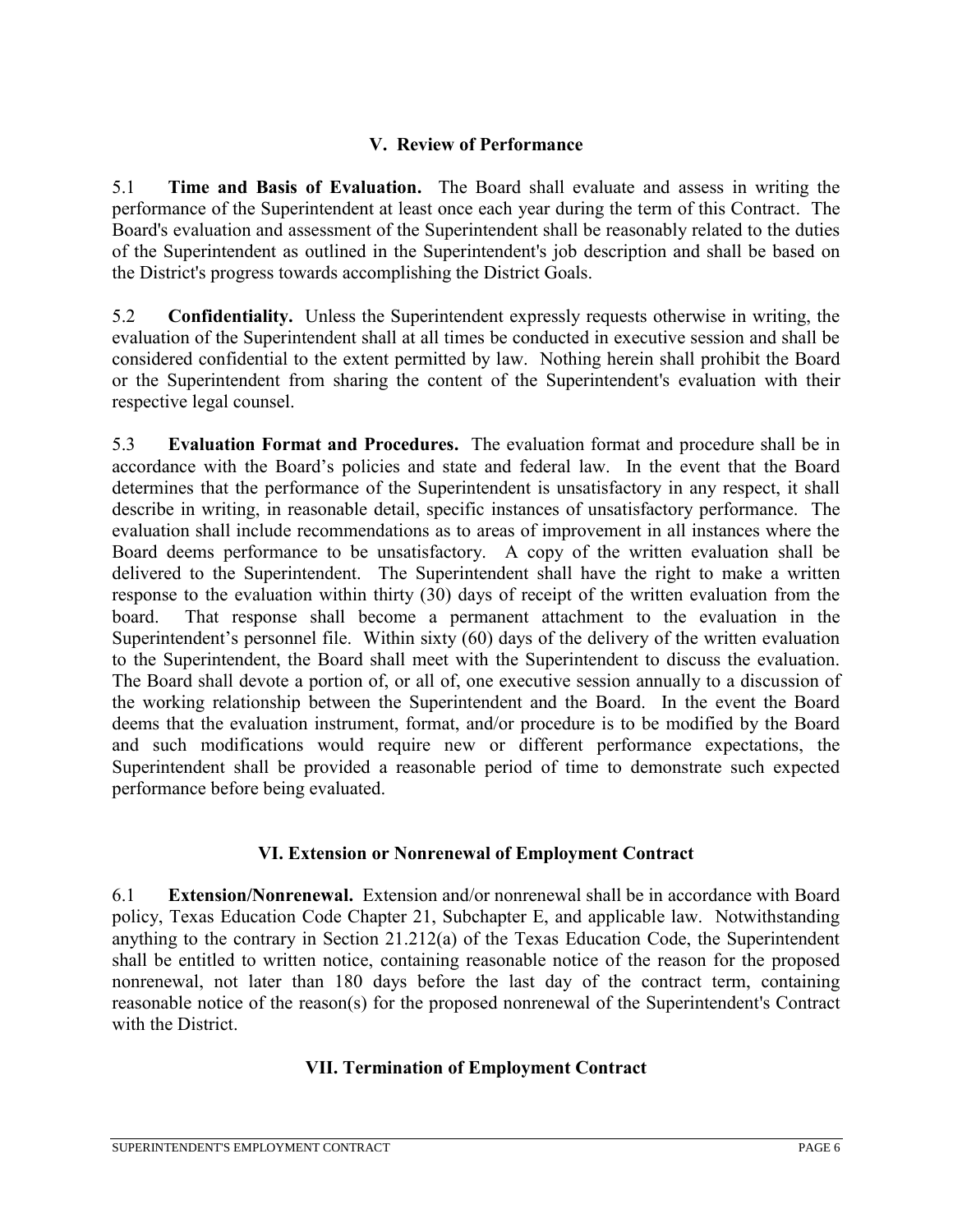7.1 **Mutual Agreement.** This Contract may be terminated by the mutual agreement of the Superintendent and the Board in writing upon such terms and conditions as may be mutually agreed upon.

7.2 **Retirement or Death.** This Contract shall be terminated upon the retirement or death of the Superintendent.

7.3 **Dismissal for Good Cause.** The Board may dismiss the Superintendent during the term of the Contract for good cause. The term "good cause" is defined as follows:

- (a) Failure to fulfill duties or responsibilities as set forth under the terms and conditions of this Contract;
- (b) Incompetence or inefficiency in the performance of required or assigned duties as documented by evaluations, supplemental memoranda, or other written communication from the Board; provided, however, the terms and conditions of this paragraph shall not justify good cause unless the Board has provided the Superintendent a reasonable opportunity to remediate any incompetency or inefficiency;
- (c) Insubordination or failure to comply with lawful written Board directives;
- (d) Failure to comply with the Board's policies or the District's administrative regulations;
- (e) Neglect of duties;
- (f) Drunkenness or excessive use of alcoholic beverages;
- (g) Illegal use of drugs, hallucinogens, or other substances regulated by the Texas Controlled Substances Act;
- (h) Conviction of a felony or crime involving moral turpitude;
- (i) Failure to meet the District's standards of professional conduct;
- (j) Failure to comply with reasonable District professional development requirements regarding advanced course work or professional development;
- (k) Disability, not otherwise protected by law, that impairs performance of the required duties of the Superintendent;
- (l) Immorality which is conduct the Board determines is not in conformity with the accepted moral standards of the community encompassed by the District. Immorality is not confined to sexual matters, but includes conduct inconsistent with rectitude or indicative of corruption, indecency, or depravity;
- (m) Assault on an employee or student;
- (n) Knowingly falsifying records or documents related to the District's activities;
- (o) Conscious misrepresentation of facts to the Board or other District officials in the conduct of the District's business;
- (p) Failure to fulfill requirements for superintendent certification; or,
- (q) Any other reason constituting "good cause" under Texas law.

7.4 **Termination Procedure.** In the event that the Board terminates this Contract for "good cause," the Superintendent shall be afforded all the rights as set forth in the Board's policies and state and federal law.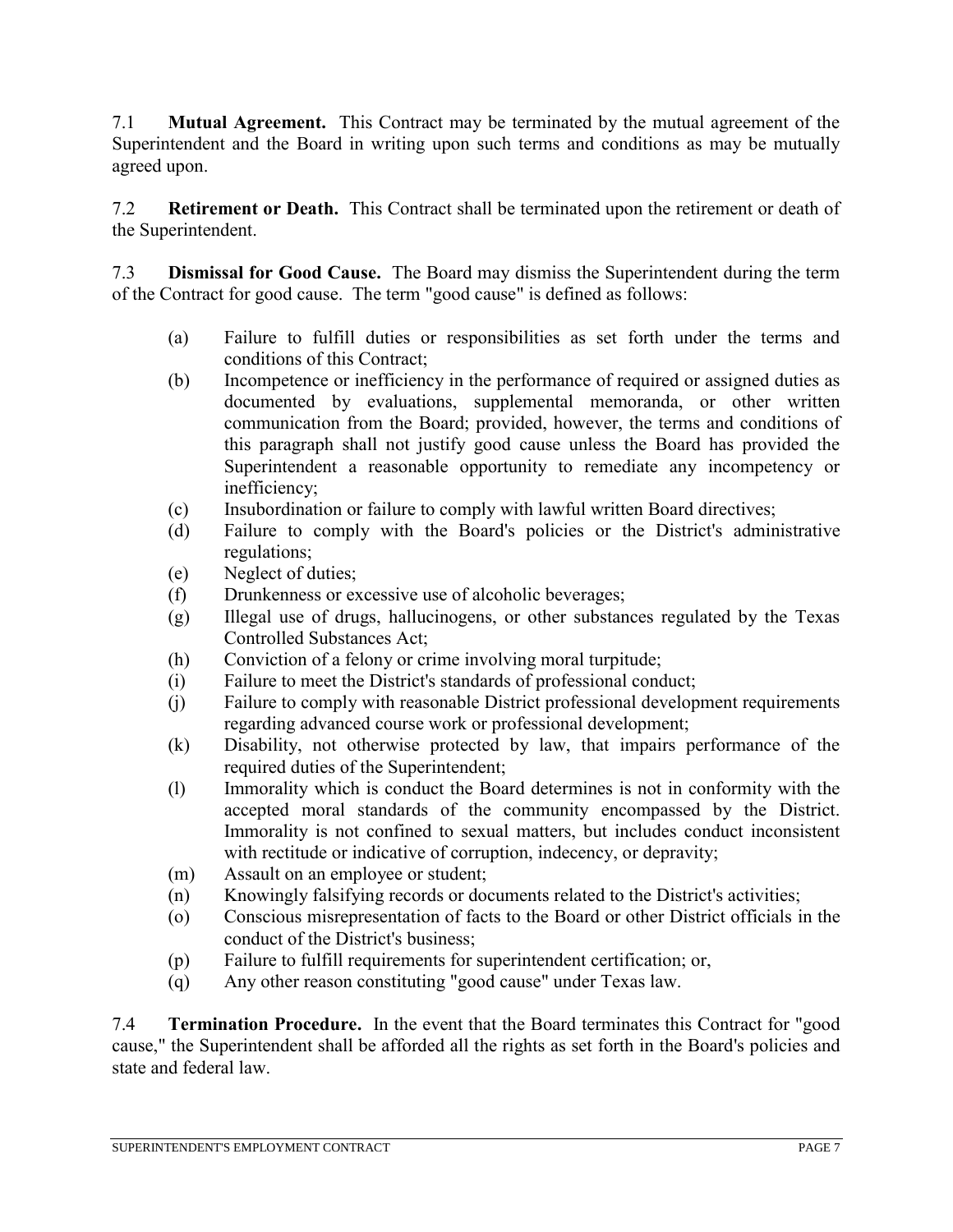7.5 **Resignation of Superintendent.** The Superintendent may leave the employment of the District at the end of a school year without penalty by filing a written resignation with the Board. The resignation must be addressed to the Board and filed not later than the 45th day before the first day of instruction of the following year. The Superintendent may resign with the consent of the Board at any other time.

### **VIII. Miscellaneous**

8.1 **Controlling Law.** This Contract shall be governed by the laws of the State of Texas and shall be performable in Palo Pinto County, Texas, unless otherwise provided by law.

8.2 **Complete Agreement.** This Contract embodies the entire agreement between the parties hereto and cannot be varied except by written agreement of the undersigned parties, except as expressly provided herein.

8.3 **Conflicts.** In the event of any conflict between the terms, conditions, and provisions of this Contract and the provisions of the Board's policies, or any permissive state or federal law, then, unless otherwise prohibited by law, the terms of this Contract shall take precedence over the contrary provisions of the Board's policies or any such permissive law during the term of the Contract.

8.4 **Savings Clause.** In the event any one or more of the provisions contained in this Contract shall, for any reason, be held to be invalid, illegal, or unenforceable, such invalidity, illegality, or unenforceability shall not affect any other provision thereof, and this Contract shall be construed as if such invalid, illegal, or unenforceable provision had never been contained herein. All existing agreements and contracts, both verbal and written, between the parties hereto regarding the employment of the Superintendent have been superseded by this Contract, and this Contract constitutes the entire agreement between the parties unless amended pursuant to the terms of this Contract.